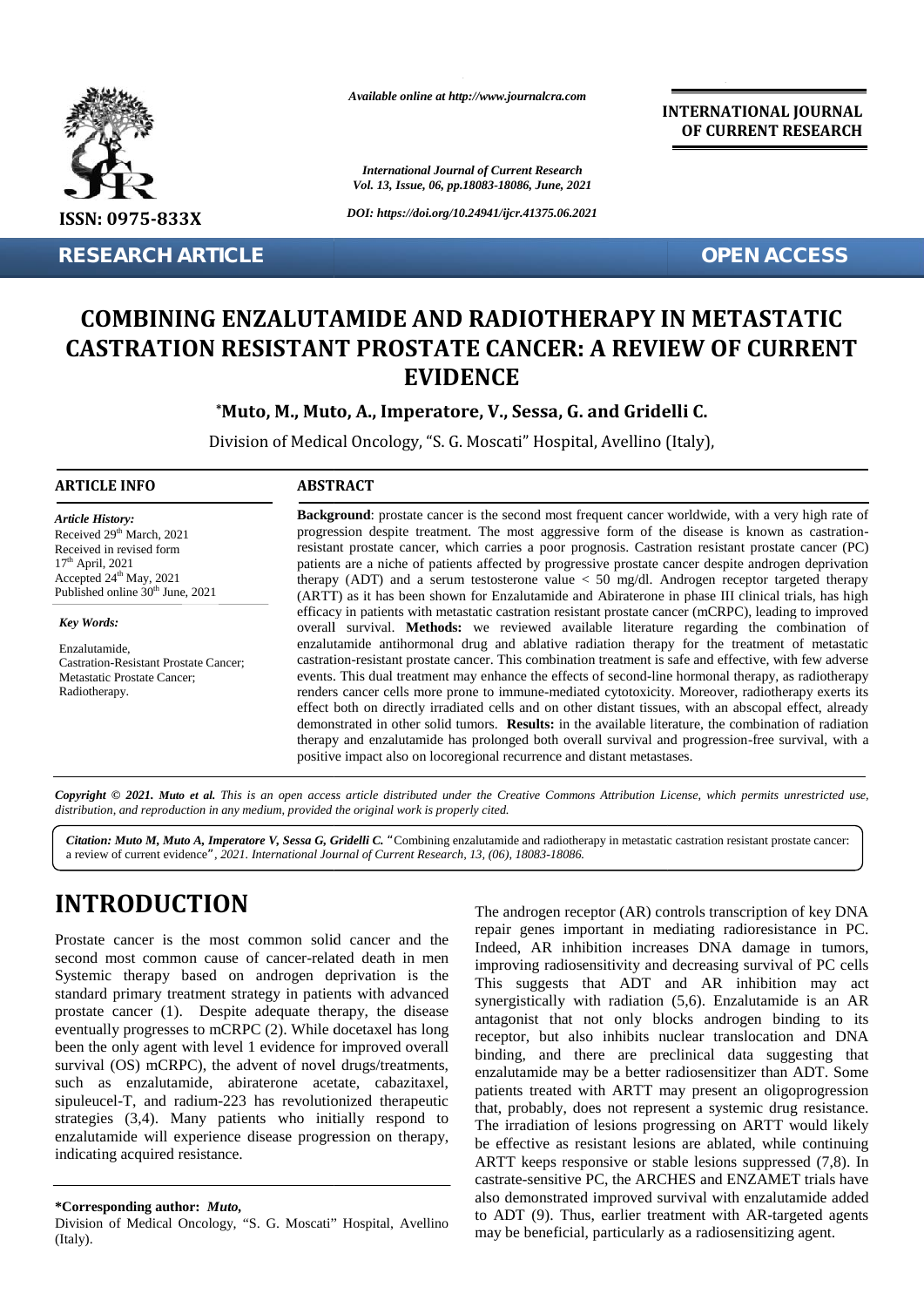We conducted a systematic review of all clinical trials assessing treatment combinate with next-generation androgen receptor inhibitors for mCRPC as enzalutamide and the radiotherapy.

*Effect of enzalutamide combined to radiotherapy:* Published data useful for the review were identified by a PubMed search, performed with combinations of the following search terms: *"*metastatic prostatic cancer*"* and *"*enzalutamide*",* and "oligoprogressive disease" and stereotactic radiotherapy"*.* Only articles written in English were considered. Abstracts presented between 2016 and 2021 at the main international meetings also were searched. Treating metastatic prostate cancer patients is an ongoing challenge. Treatment of men with PC after radical prostatectomy has evolved considerably over the past 10 years, particularly with the incorporation of hormonal therapy and early salvage radiotherapy (RT) to the prostate bed (10). Retrospective series suggest that salvage RT reduces distant metastases and PC mortality, especially when given at a PSA level of at least 0.5 ng/ml. Multi-institutional studies suggest improved long-term survival and freedom from metastases with earlier utilization of salvage RT (11).

Recent data support the rationale for observation and early salvage RT in most men even with positive margins or highrisk features (12). The current National Comprehensive Cancer Network (NCCN) guidelines to consider 6–24 mo of hormonal therapy with salvage RT in this setting. Very important is that factors to consider in the description of oligometastatic disease include the distinction of synchronous versus metachronous metastases, the number and location of lesions, the imaging method and whether the patient is castration-naive or resistant to castration. Numerous studies have proposed different definitions tbut the cut-off of lesions cannot yet be defined. The term "oligoprogression" indicates a clinical condition in which the systemic disease is still controlled by systemic therapy except for a defined number of relapse sites. (13). In oligometastatic patient therapy is not enough but he could benefit from local treatment. The addition of RT to ongoing ARTT has a strong biological rationale. Radiotherapy induces cell death by disrupting various parameters of cell biology necessary for survival, stimulates the dying cells to release a range of molecules (often termed "danger signals") that in turn could render cancer cells more susceptible to an immune mediated cytotoxic environment and could prevent to metastasis seeding (14, 15). The concept of continuing therapy beyond progression is that systemic treatment is effective, but one or only a few sites progressed or some new lesions developed. In this case, local therapy such as radiation therapy could possibly control new sites or progression sites maintaining systemic treatment. Then, this strategy could allow to delay the change of therapeutic strategy. The role and the efficacy of radiotherapy as well of 3DCRT as of SBRT in oligometastatic or oligoprogressive mPCa patients has already been demonstrated in the castration sensitive and castration resistant disease. It is irrefutable that SBRT, whenever possible, is the standard for the treatment of oligo-relapsing or oligoprogressive lesions, but also 3DCRT could represent a valid alternative in cases not elegibility for SBRT (16). A recent declaration of consent from the Italian Association of Radiotherapy and Clinical Oncology (AIRO) confirms hypothesis on the role of local treatment, such as radiotherapy, to progressive disease sites such as alternative to systemic treatment change, in asymptomatic or minimally symptomatic oligoprogressive patients (17).

The logic of delaying the initiation of a new line of treatment is to lengthen OS in patients with slowly progressing disease. Recently in a single-arm phase II trial, the Authors investigated safety and efficacy of enzalutamide combined to RT and ADT recovery (18). The study was run in men with Gleason 7-10 PC and PSA relapse within 4 years of RP between 0.2 and 4.0 ng / dl, no previous hormone therapy and no radiographic evidence of metastases. Thirty-seven patients completed treatment of ADT, 6 months of enzalutamide 160 mg / day and 66 Gy RT al prostate bed. The primary endpoint was 2-year progression-free survival (PFS) improvement compared to historical controls. Secondary goals included 3-year PFS, patient-reported safety, and quality of life (QOL).

The primary endpoint of PFS at 2 years was 65% versus 51% (in a study of men treated with rescue RT and adjuvant docetaxel) and 3-year PFS 53%. Eleven (29%) men experienced G3 toxicity and no G4-5 or unexpected toxicity was found. Quality of life data suggests modest deterioration of the intestinal, bladder and hormones symptoms at 3 months, with recovery within 24 months in the majority of patients. Therefore, adding oral enzalutamide for 6 months per day to the standard rescue radiotherapy and hormone therapy showed to be safe and can improve cancer remission. Some patients treated with ARTT may have an oligoprogression that is probably not systemic drug resistance. A recent analysis showed that the treatment of oligoprogressive sites with radiotherapy can extend the life of the ARTT. The Authors analyzed survival, progression-free survival and prognostic factors in order to characterize the patients who can benefit from this approach. From September 2015 they started treating mCRPC patients pharmacologically subjected to the androgen receptor targeted therapy in oligoprogression (1-3 new metastasis) with ablative or palliative radiotherapy. Until February 2018, 37 injuries were treated in 29 consecutive cases. The ARTT consisted of Abiraterone in 21 cases (72.4%) and enzalutamide in 8 cases (27.6%).

The median age of patients was 72 years (range 53-91 years) and the median time between the onset of androgens deprivation therapy and the initiation of ARTT was 48.1 months (12.1–123.3 months). Most did not receive chemotherapy due to bad clinical conditions. Seventeen (65.5%) patients received ARTT as first-line treatment, 10 (34.5%) as second-line (after docetaxel) and only 2 (6.9%) as third-line. Six lesions (16.2%) were treated with stereotactic body radiotherapy (SBRT) and 31 (83.8%) with conformal palliative radiotherapy (3DCRT). Lesions with a volume under 15 cm3 and, in case of bone lesions without involvement of posterior wall of vertebral body, were treated with SBRT, whereas the others with 3D conformal radiotherapy. The treated lesions were the only apparent site of disease for all patients. All patients presented rising PSA level during treatment with ARTT and were submitted to F-Choline PET- TC scan that revealed an oligo-progressive pathological uptake. Among patients treated with SBRT, 22 (75.9%) received single target treatment, 6 (20.7%) presented 2 lesions and 1 (3.4%) 3 lesions. Thirty-one (83%) out of 37 treated lesions were located in the bone, which represented the majority of the metastatic sites, 2 (5.5%) in lung, 2 (5.5%) in prostatic bed and 2 (5.5%) lymph nodes (lumbar-aortic and internal iliac stations). (Table 1). All patients underwent a pretreatment planning CT (2.5 mm slice thickness) in the supine position with feet rests. Planning CT images were fused with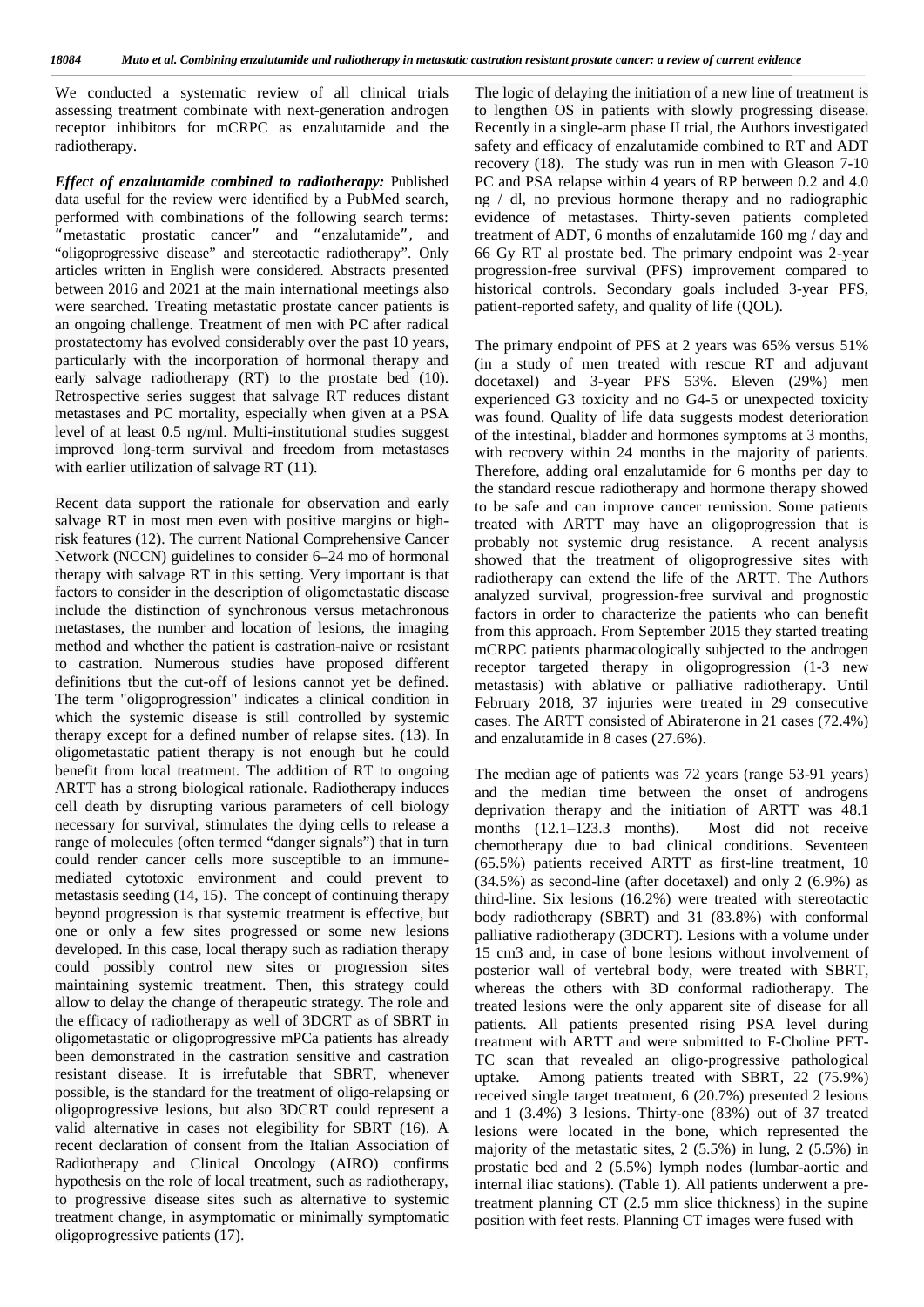| Age Median (range)                  | 1 years 72 (53–91)        |
|-------------------------------------|---------------------------|
| Time between ADT and ARTT Median    | 2months 48.1<br>$(12.1 -$ |
| (range)                             | 123.3)                    |
| RT techniques                       | 3DRT 24 (82.7%)           |
|                                     | $-$ SBRT 5 (17.3%)        |
| ARTT                                | 3                         |
| Abiraterone                         | 421 (72.4%)               |
| Enzalutamide                        | 58 (27.6%)                |
| <b>Treatment line</b>               | 6                         |
| I: 17                               | $7(58.6\%)$               |
| $II-III:12$                         | $8(41.4\%)$               |
| PSA after 1 month from the start of | reduction<br>5<br>50%     |
| ARTT Median (range), ng/ml 3.02     | $(17.2\%)$                |
| $(0.02 - 100)$                      | $> 50\%$ reduction 24     |
|                                     | $(82.8\%)$                |
| RT timing respect the start of ARTT | $< 6$ months 15 (51.7%)   |
|                                     | $> 6$ months 14 (48.3%)   |
| RT sites Lesions (%)                | Bones 31 (83%)            |
|                                     | Lung $2(5.5\%)$           |
|                                     | Lymphnodes $2(5.5%)$      |
|                                     | Prostatic Bed 2 (5.5%)    |

#### **Table 1. Characteristics of patients (N=29)**

MR images and/or F-Choline TC-PET using automatic matching to help gross target volume (GTV) delineation. For patients treated with SBRT the GTV was expanded of 5 mm in all direction isometricly to obtain PTV. For patients treated with palliative radiotherapy the GTV encompassed the bone or lymph-nodal lesion. Clinical target volume (CTV) encompassed GTV plus 5 mm margin and, Planning Target Volume (PTV) was generated by adding a 5 mm isometric margin to CTV. Treatment was delivered by a linear accelerator using 6–15 MV photons. Thus, the PTV received 27 Gy in 3 fractions (9 Gy per fraction) in bone lesions treated with SBRT, 54 Gy in 3 fractions (18 Gy for fraction) for lung lesions and 20–30 Gy in 5–10 fractions in patients treated with palliative dosage. The mean value of isodose line covering PTV was 94% (range 90–98%). After radiation treatment patients continued ARTT with a first PSA assessment after 1 month and then every 3 months. Patients with PSA reduction continued follow up until PSA rising and/or appearance of new symptoms. Then, patients underwent a new FCholine TC-PET and in case of appearance of new lesions were shifted to other therapy. Toxicities were assessed at each follow up according to the Radiation Therapy Oncology Group (RTOG) scale for acute and late adverse effects. The median follow-up for surviving patients was 36.3 months (range 12.9-68.9 months). The overall median duration of ARTT treatment was 14.8 months (range 4.4-45.3 months) and median duration of ARTT after radiotherapy was 4.6 months (range 1-33.8 months). Patients with <50% and> 50% PSA reduction 4 weeks after initiation of ARTT had a median PFS of 26.0 months (range 5.5-30.1 months) and 14.2 months (range 4.3–45.3 months), respectively ( $p = 0.872$ ). The median PFS for SBRT-treated patients was 20.4 months (range 6.3-30 months) and 11.6 months (range 4.3–45.3 months) for those treated with 3DCRT (p = 0.765). Patients undergoing radiotherapy  $\leq 6$  and  $> 6$ months after initiation of ARTT had a median PFS of 7.9 months (range 4.3-26 months) and 27.7 months (range 10.4– 45.3 months), respectively (p < 0.001) (Fig. 2). Before radiotherapy 28 out 29 patients (96.5%) presented pain (median Numerical Rating Scale value 7, range 2–9) versus 14 out 29 patients (48.3%) (median NRS value of 2, range 2–4) after radiation treatment. No toxicities were observed. ADT Androgen deprivation therapy, ARTT Androgen receptor targeted therapy.

RT Radiotherapy, 3DRT Conformal radiotherapy, SBRT Stereotactic body Radiation therapy, PSA Prostatic specific antigene

## **DISCUSSION**

The AR controls transcription of key DNA repair genes important in mediating radioresistance in PC. Indeed, AR inhibition increases DNA damage in tumors, improving radiosensitivity and decreasing survival of PC cells (19). This suggests that ADTand AR inhibition may act synergistically with radiation. Enzalutamide is an AR antagonist that not only blocks androgen binding to its receptor, but also inhibits nuclear translocation and DNA binding, and there are preclinical data suggesting that enzalutamide may be a better radiosensitizer than ADT. Enzalutamide was approved for treatment of mCRPC in 2013 and recently found to be effective in non-metastatic CRPC (20). In contrast to first generation anti-androgen agents - flutamide and bicalutamide enzalutamide has a higher affinity to the androgen receptor a superior response in the castrate-resistant setting (21). Multiple phase 3 studies showed significant benefits with enzalutamide treatment in men with castrate-resistant PC (12–14).

In castrate-sensitive PC, the ARCHES and ENZAMET trials have also demonstrated improved survival with enzalutamide added to ADT (22). Thus, earlier treatment with AR-targeted agents may be beneficial, particularly as a radiosensitizing agent (23,24). Based on these data, AR inhibition added to standard salvage RT with ADT will further prolong or prevent progression, and improve the success of salvage radiation therapy We already know that rescue external beam RT with androgen deprivation therapy improves survival compared to RT in men with prostate cancer and increased prostate specific antigen levels after RP. Moreover, radiotherapy exerts its effect both on directly irradiated cells and on other distant tissues, with an abscopal effect, already demonstrated in other solid tumors (25, 26). The first phase II data and analysis represent a proof of concept for the role of enzalutamide combined to local radiotherapy for oligoprogressive mCRPC.

## **CONCLUSION**

- Radiation therapy of oligoprogressive sites can prolong the duration of disease control under
- ARTT in mCRPC patients with a possible delay in starting a new line treatment. Patients who
- progressed within 6 months later the initiation of ARTT did not benefit from this approach.
- Further studies are needed to confirm or not the results of the early clinical observation and
- studies. In particular it's important to recognize other prognostic factors in order to better
- select oligoprogressive patients who could have a benefit from local treatment without
- interruption of the ARTT compared to those that need an immediate change of therapeutic
- systemic strategy. Phase randomized trials on this issue are welcome.

#### **Acknowledgements:** None